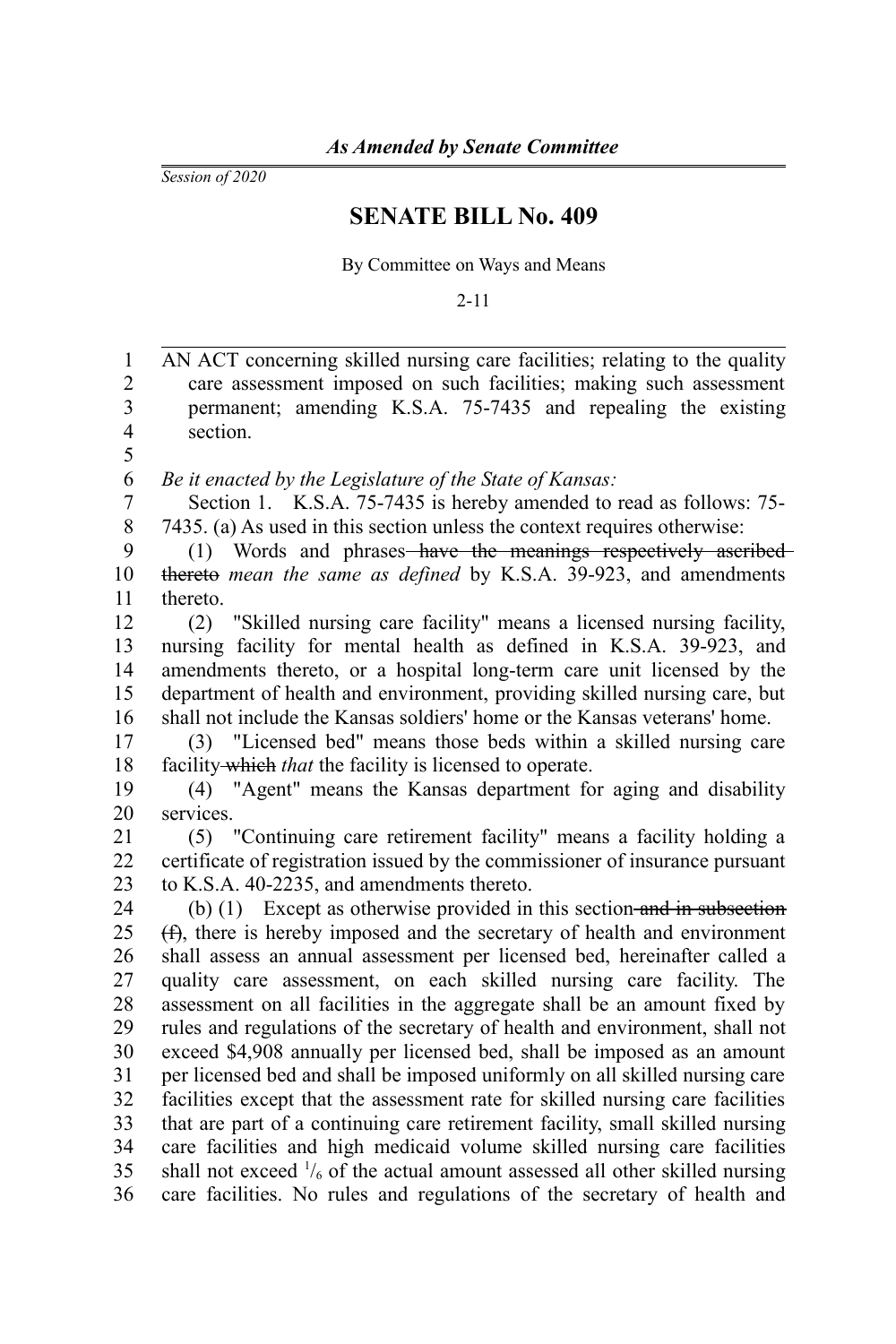environment shall grant any exception to or exemption from the quality care assessment. The assessment shall be paid quarterly, with one fourth of the annual amount due by the  $30<sup>th</sup>$  day after the end of the month of each calendar quarter. The secretary of health and environment is authorized to establish delayed payment schedules for skilled nursing care facilities which *that* are unable to make quarterly payments when due under this section due to financial difficulties, as determined by the secretary of health and environment. As used in this paragraph, the terms "small skilled nursing care facilities" and "high medicaid volume skilled nursing care facilities" shall have the meanings ascribed thereto *be defined* by the secretary of health and environment by rules and regulations, except that the definition of *"*small skilled nursing care facility*"* shall not be lower *fewer* than 40 beds. 1 2 3 4 5 6 7 8 9 10 11 12 13

(2) Beds licensed after July 1 each year shall pay a prorated amount of the applicable annual assessment so that the assessment applies only for the days such new beds are licensed. The proration shall be calculated by multiplying the applicable assessment by the percentage of days the beds are licensed during the year. Any change which *that* reduces the number of licensed beds in a facility shall not result in a refund being issued to the skilled nursing care facility. 14 15 16 17 18 19 20

(3) If an entity conducts, operates or maintains more than one licensed skilled nursing care facility, the entity shall pay the nursing facility assessment for each facility separately. No skilled nursing care facility shall create a separate line-item charge for the purpose of passing through the quality care assessment to residents. No skilled nursing care facility shall be guaranteed, expressly or otherwise, that any additional moneys paid to the facility under this section will equal or exceed the amount of its quality care assessment. 21 22 23 24 25 26 27 28

(4) The payment of the quality care assessment to the secretary of health and environment shall be an allowable cost for medicaid reimbursement purposes. A rate adjustment pursuant to subsection (d)(5) shall be made effective on the date of imposition of the assessment, to reimburse the portion of this cost imposed on medicaid days. 29 30 31 32 33

(5) The secretary of health and environment shall seek a waiver from the United States department of health and human services to allow the state to impose varying levels of assessments on skilled nursing care facilities based on specified criteria. It is the intent of the legislature that the waiver sought by the secretary of health and environment be structured to minimize the negative fiscal impact on certain classes of skilled nursing care facilities. 34 35 36 37 38 39 40

(c) Each skilled nursing care facility shall prepare and submit to the secretary of health and environment any additional information required and requested by the secretary of health and environment to implement or 41 42 43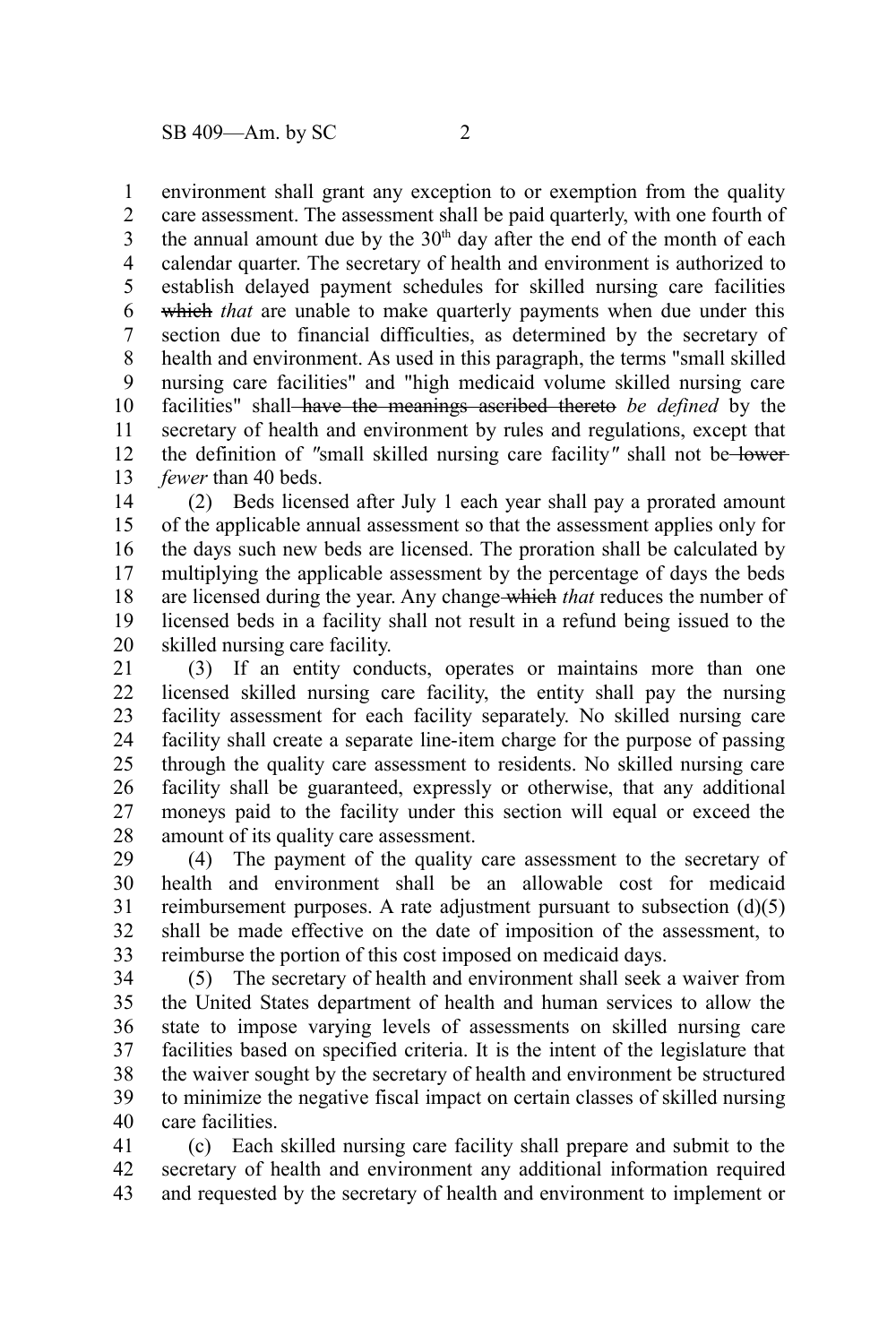administer the provisions of this section. Each skilled nursing care facility shall prepare and submit quarterly to the secretary for aging and disability services the rate the facility charges to private pay residents, and the secretary shall cause this information to be posted on the web site of the department for aging and disability services. 1 2 3 4 5

(d) (1) There is hereby created in the state treasury the quality care fund, which shall *to* be administered by the secretary of health and environment. All moneys received for the assessments imposed pursuant to subsection (b), including any penalty assessments imposed thereon pursuant to subsection (e), shall be remitted to the state treasurer in accordance with K.S.A. 75-4215, and amendments thereto. Upon receipt of each such remittance, the state treasurer shall deposit the entire amount in the state treasury to the credit of the quality care fund. All expenditures from the quality care fund shall be made in accordance with appropriation acts upon warrants of the director of accounts and reports issued pursuant to vouchers approved by the secretary of health and environment or the secretary's agent. 6 7 8 9 10 11 12 13 14 15 16 17

(2) All moneys in the quality care fund shall be used to finance initiatives to maintain or improve the quantity and quality of skilled nursing care in skilled nursing care facilities in Kansas. No moneys credited to the quality care fund shall be transferred to or otherwise revert to the state general fund at any time. Notwithstanding the provisions of any other law to the contrary, if any moneys credited to the quality care fund are transferred or otherwise revert to the state general fund, 30 days following the transfer or reversion the quality care assessment shall terminate and the secretary of health and environment shall discontinue the imposition, assessment and collection of the assessment. Upon termination of the assessment, all collected assessment revenues, including the moneys inappropriately transferred or reverting to the state general fund, less any amounts expended by the secretary of health and environment, shall be returned on a pro rata basis to skilled nursing care facilities that paid the assessment. 18 19 20 21 22 23 24 25 26 27 28 29 30 31 32

(3) Any moneys received by the state of Kansas from the federal government as a result of federal financial participation in the state medicaid program that are derived from the quality care assessment shall be deposited in the quality care fund and used to finance actions to maintain or increase healthcare in skilled nursing care facilities. 33 34 35 36 37

(4) Moneys in the fund shall be used exclusively for the following purposes: 38 39

(A) To pay administrative expenses incurred by the secretary of health and environment or the agent in performing the activities authorized by this section, except that such expenses shall not exceed a total of 1% of the aggregate assessment funds collected pursuant to subsection (b) for the 40 41 42 43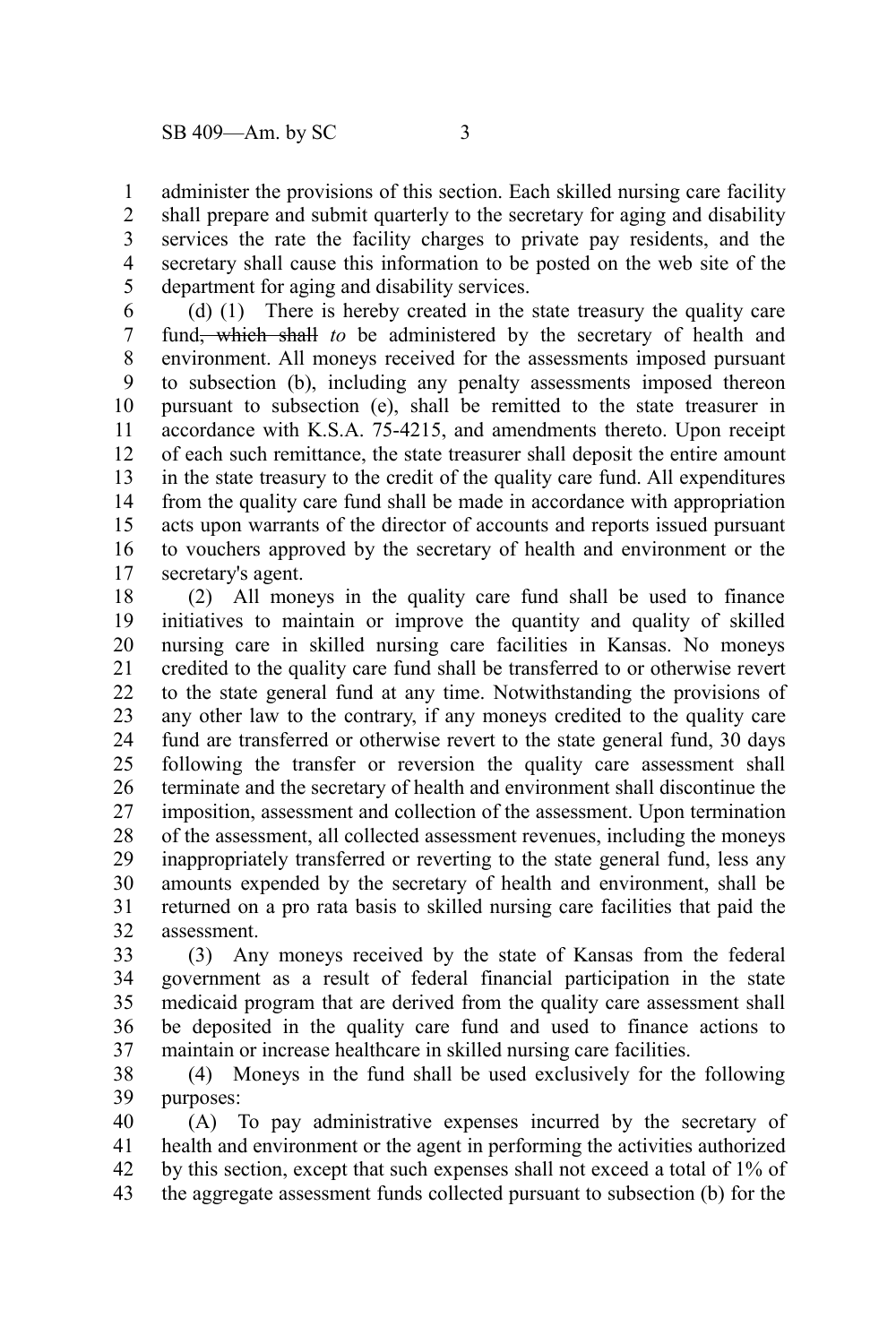prior fiscal year; 1

(B) to increase nursing facility payments to fund covered services to medicaid beneficiaries within medicare upper payment limits, as may be negotiated; 2 3 4

(C) to reimburse the medicaid share of the quality care assessment as a pass-through medicaid allowable cost; 5 6

(D) to restore the medicaid rate reductions implemented January 1, 2010; 7 8

(E) to restore funding for fiscal year 2010, including rebasing and inflation to be applied to rates in fiscal year 2011; *and* 9 10

(F) the remaining amount, if any, shall be expended first to increase the direct health care costs center limitation up to 150% of the case mix adjusted median, and then, if there are remaining amounts, for other quality care enhancement of skilled nursing care facilities as approved by the quality care improvement panel but shall not be used directly or indirectly to replace existing state expenditures for payments to skilled nursing care facilities for providing services pursuant to the state medicaid program. 11 12 13 14 15 16 17 18

(5) Any moneys received by a skilled nursing care facility from the quality care fund shall not be expended by any skilled nursing care facility to provide for bonuses or profit-sharing for any officer, employee or parent corporation but may be used to pay to employees who are providing direct care to a resident of such facility. 19 20 21 22 23

(6) Adjustment payments may be paid quarterly or within the daily medicaid rate to reimburse covered medicaid expenditures in the aggregate within the upper payment limits. 24 25 26

(7) On or before the  $10<sup>th</sup>$  day of each month, the director of accounts and reports shall transfer from the state general fund to the quality care fund interest earnings based on: 27 28 29

(A) The average daily balance of moneys in the quality care fund for the preceding month; and 30 31

(B) the net earnings rate of the pooled money investment portfolio for the preceding month. 32 33

(e) If a skilled nursing care facility fails to pay the full amount of the quality care assessment imposed pursuant to subsection (b), when due and payable, including any extensions of time granted under that subsection, the secretary of health and environment shall assess a penalty in the amount of the lesser of \$500 per day or 2% of the quality care assessment owed for each day the assessment is delinquent. The secretary of health and environment is authorized to establish delayed payment schedules for skilled nursing care facilities that are unable to make installment payments when due under this section because of financial difficulties, as determined by the secretary of health and environment. 34 35 36 37 38 39 40 41 42 43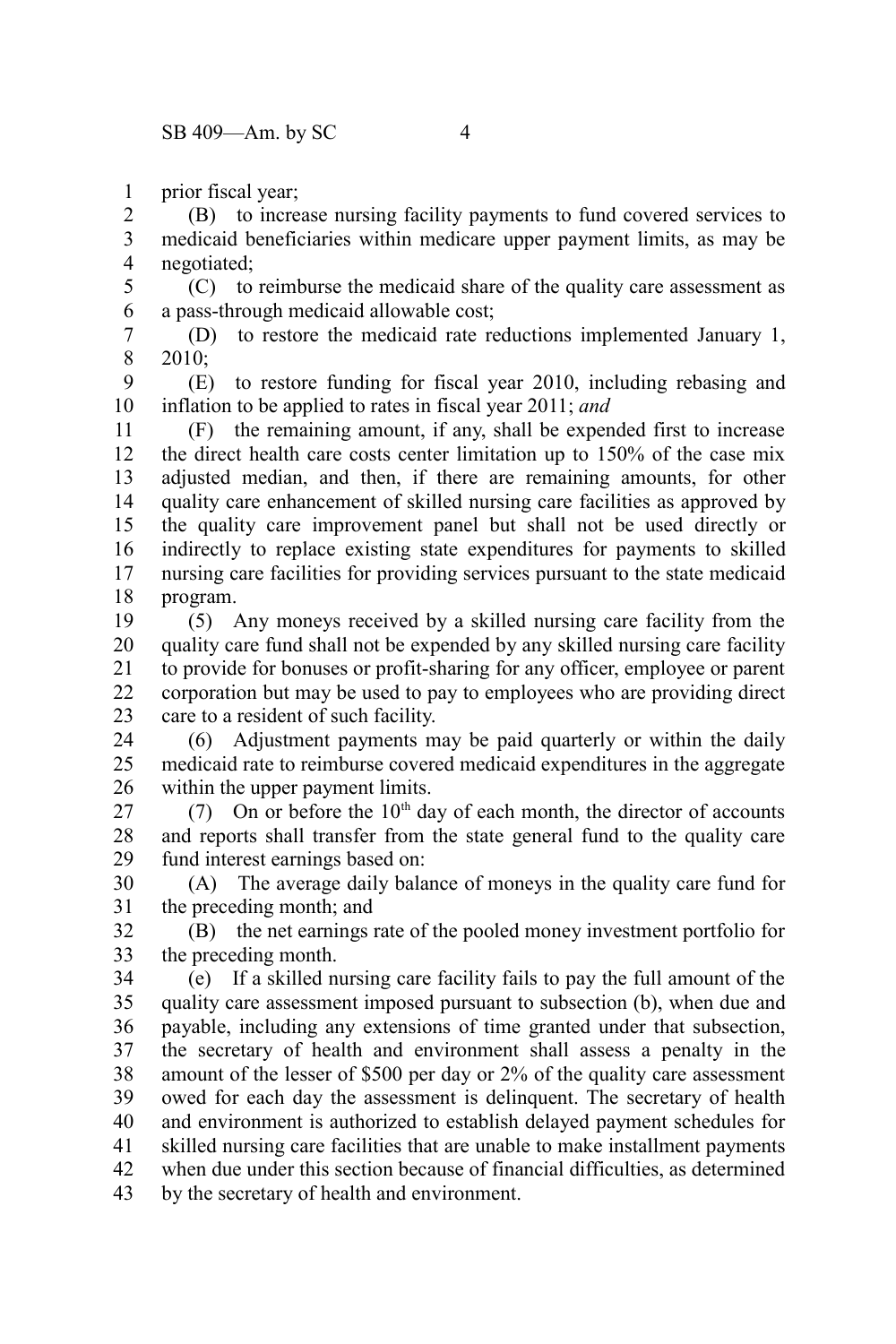(f) (1) The secretary of health and environment shall assess and collect quality care assessments imposed pursuant to subsection (b), including any penalty assessments imposed thereon pursuant to subsection (e), from skilled nursing care facilities on and after July 1, 2010, except that no assessments or penalties shall be assessed under subsections (a) through (h) until: 1 2 3 4 5 6

(A) An amendment to the state plan for medicaid, which *that* increases the rates of payments made to skilled nursing care facilities for providing services pursuant to the federal medicaid program and which *that* is proposed for approval for purposes of subsections (a) through (h) is approved by the federal government*,* in which case the initial assessment is due no *not* earlier than 60 days after state plan approval; and 7 8 9 10 11 12

(B) the skilled nursing care facilities have been compensated retroactively within 60 days after state plan approval at the increased rate for services provided pursuant to the federal medicaid program for the period commencing on and after July 1, 2010. 13 14 15 16

(2) The secretary of health and environment shall implement and administer the provisions of subsections (a) through (h) in a manner consistent with applicable federal medicaid laws and regulations. The secretary of health and environment shall seek any necessary approvals by the federal government that are required for the implementation of subsections (a) through (h). 17 18 19 20 21 22

(3) The provisions of subsections (a) through (h) shall be null and void and shall have no force and effect if one of the following occur: 23 24

(A) The medicaid plan amendment, which *that* increases the rates of payments made to skilled nursing care facilities for providing services pursuant to the federal medicaid program and which *that* is proposed for approval for purposes of subsections (a) through (h) is not approved by the federal *United States* centers for medicare and medicaid services; 25 26 27 28 29

(B) the rates of payments made to skilled nursing care facilities for providing services pursuant to the federal medicaid program are reduced below the rates calculated on December 31, 2009, increased by revenues in the quality care fund and matched by federal financial participation and rebasing as provided for in K.S.A. 75-5958, and amendments thereto; 30 31 32 33 34

(C) any funds are utilized to supplant funding for skilled nursing care facilities as required by subsection (g); 35 36

(D) any funds are diverted from those purposes set forth in subsection  $(d)(4)$ ; or 37 38

(E) upon the governor signing, or allowing to become law without signature, legislation-which that, by proviso or otherwise, directs any funds from those purposes set forth in subsection (d)(4) or which *that* would propose to suspend the operation of this section. 39 40 41 42

(g) On and after July 1, 2010, reimbursement rates for skilled nursing 43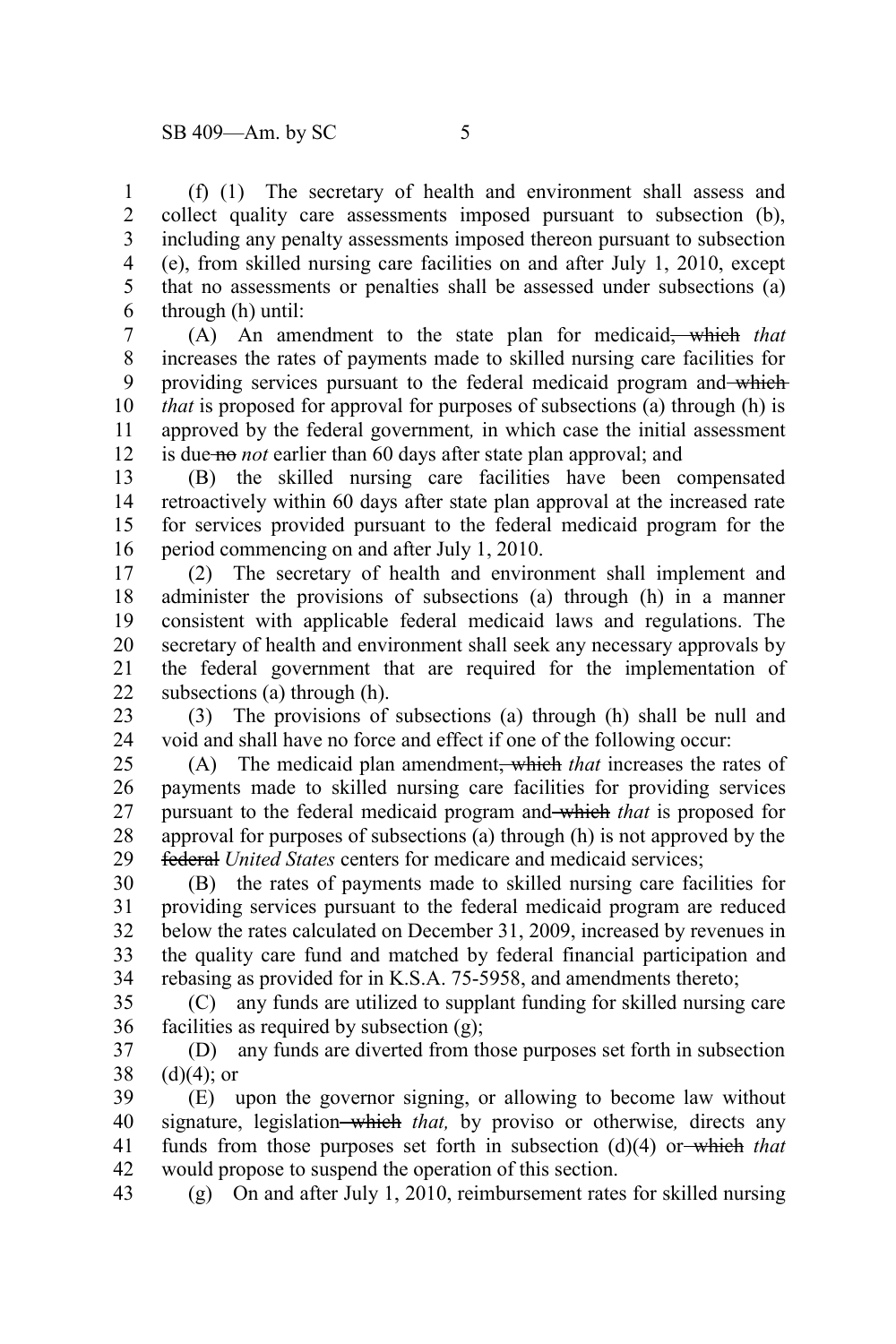care facilities shall be restored to those in effect during December 2009. No funds generated by the assessments or federal funds generated therefrom shall be utilized for such restoration, but such funds may be used to restore the rate reduction in effect from January 1, 2010, to June 30, 2010. 1 2 3 4 5

(h) Rates of reimbursement shall not be limited by private pay charges. 6 7

(i) If the provisions of subsections (a) through (h) are repealed, expire or become null and void and have no further force and effect, all moneys in the quality care fund which *that* were paid under the provisions of subsections (a) through (h) shall be returned to the skilled nursing care facilities which *that* paid such moneys on the basis on which such payments were assessed and paid pursuant to subsections (a) through (h). 8 9 10 11 12 13

(j) The department of health and environment may adopt rules and regulations necessary to implement the provisions of this section. 14 15

(k) For purposes of administering and selecting the reimbursements of moneys in the quality care assessment fund, the quality care improvement panel is hereby established. The panel shall consist of the following members: Two persons appointed by leadingage Kansas; two persons appointed by the Kansas health care association; one person appointed by Kansas advocates for better care; one person appointed by the Kansas hospital association; one person appointed by the governor who is a member of the Kansas adult care executives association; one person appointed by the governor who is a skilled nursing care facility resident or the family member of such a resident; one person appointed by the Kansas foundation for medical care; one person appointed by the governor from the department for aging and disability services; one person appointed by the governor from the department of health and environment; one person appointed by the president of the senate who is affiliated with an organization representing and advocating the interests of retired persons in Kansas; and one person appointed by the speaker of the house of representatives who is a volunteer with the office of the state long-term care ombudsman established by the long-term care ombudsman act. The person appointed by the governor from the department for aging and disability services and the person appointed by the governor from the department of health and environment shall be nonvoting members of the panel. The panel shall meet as soon as possible subsequent to the effective date of this act and shall elect a chairperson from among the members appointed by the trade organizations specified in this subsection. The members of the quality care improvement panel shall serve without compensation or expenses. The quality care improvement panel shall report annually on or before January 10 to the senate committees on public health and welfare and ways and means, the house committees on 16 17 18 19 20 21 22 23 24 25 26 27 28 29 30 31 32 33 34 35 36 37 38 39 40 41 42 43